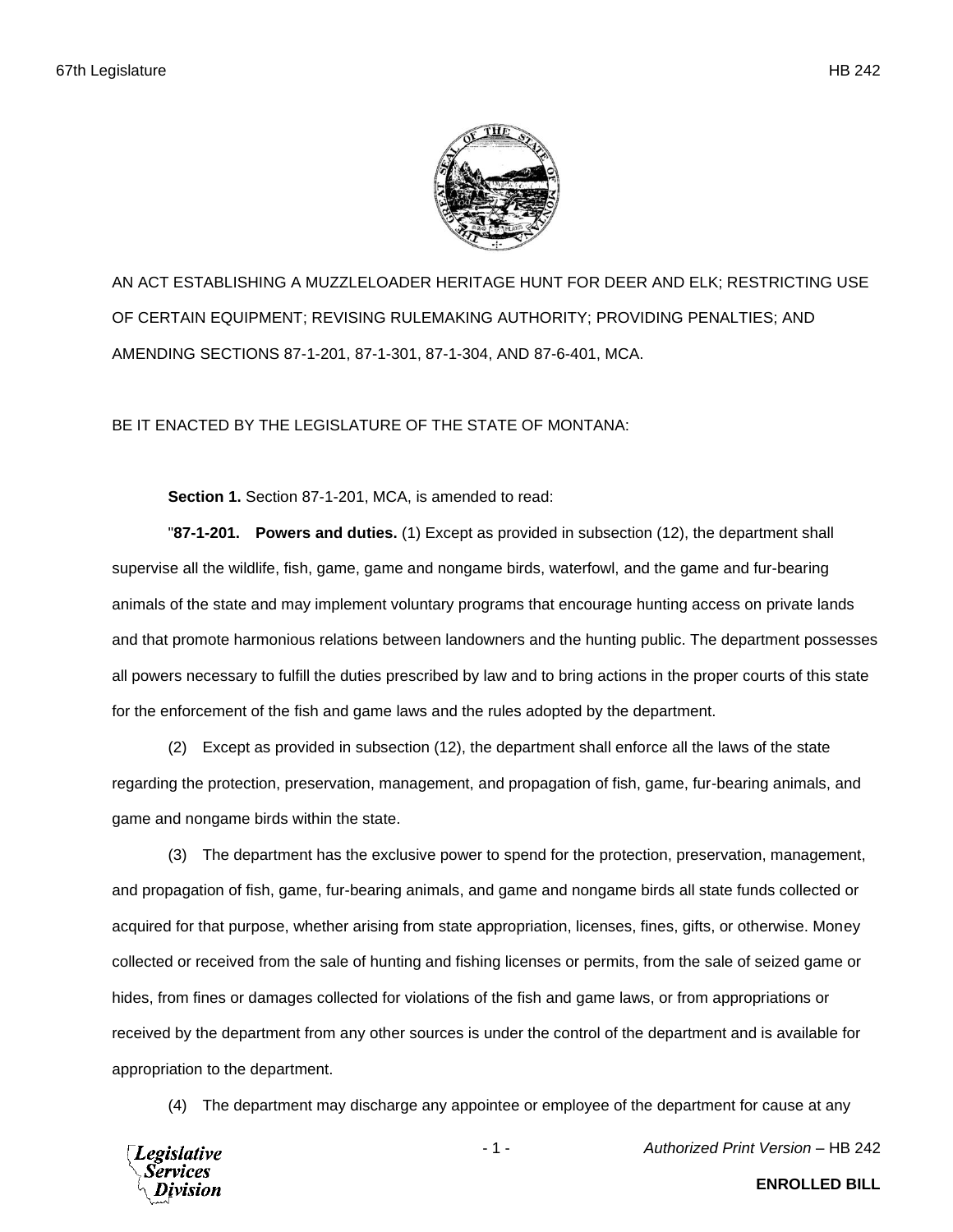time.

(5) The department may dispose of all property owned by the state used for the protection, preservation, management, and propagation of fish, game, fur-bearing animals, and game and nongame birds that is of no further value or use to the state and shall turn over the proceeds from the sale to the state treasurer to be credited to the fish and game account in the state special revenue fund.

(6) The department may not issue permits to carry firearms within this state to anyone except regularly appointed officers or wardens.

(7) Except as provided in subsection (12), the department is authorized to make, promulgate, and enforce reasonable rules and regulations not inconsistent with the provisions of Title 87, chapter 2, that in its judgment will accomplish the purpose of chapter 2.

(8) The department is authorized to promulgate rules relative to tagging, possession, or transportation of bear within or outside of the state.

(9) (a) The department shall implement programs that:

(i) manage wildlife, fish, game, and nongame animals in a manner that prevents the need for listing under 87-5-107 or under the federal Endangered Species Act, 16 U.S.C. 1531, et seq.;

(ii) manage listed species, sensitive species, or a species that is a potential candidate for listing under 87-5-107 or under the federal Endangered Species Act, 16 U.S.C. 1531, et seq., in a manner that assists in the maintenance or recovery of those species;

(iii) manage elk, deer, and antelope populations based on habitat estimates determined as provided in 87-1-322 and maintain elk, deer, and antelope population numbers at or below population estimates as provided in 87-1-323. In implementing an elk management plan, the department shall, as necessary to achieve harvest and population objectives, request that land management agencies open public lands and public roads to public access during the big game hunting season.

(iv) in accordance with the forest management plan required by 87-1-622, address fire mitigation, pine beetle infestation, and wildlife habitat enhancement giving priority to forested lands in excess of 50 contiguous acres in any state park, fishing access site, or wildlife management area under the department's jurisdiction.

(b) In maintaining or recovering a listed species, a sensitive species, or a species that is a potential candidate for listing, the department shall seek, to the fullest extent possible, to balance maintenance or

**Legislative** Services

- 2 - *Authorized Print Version* – HB 242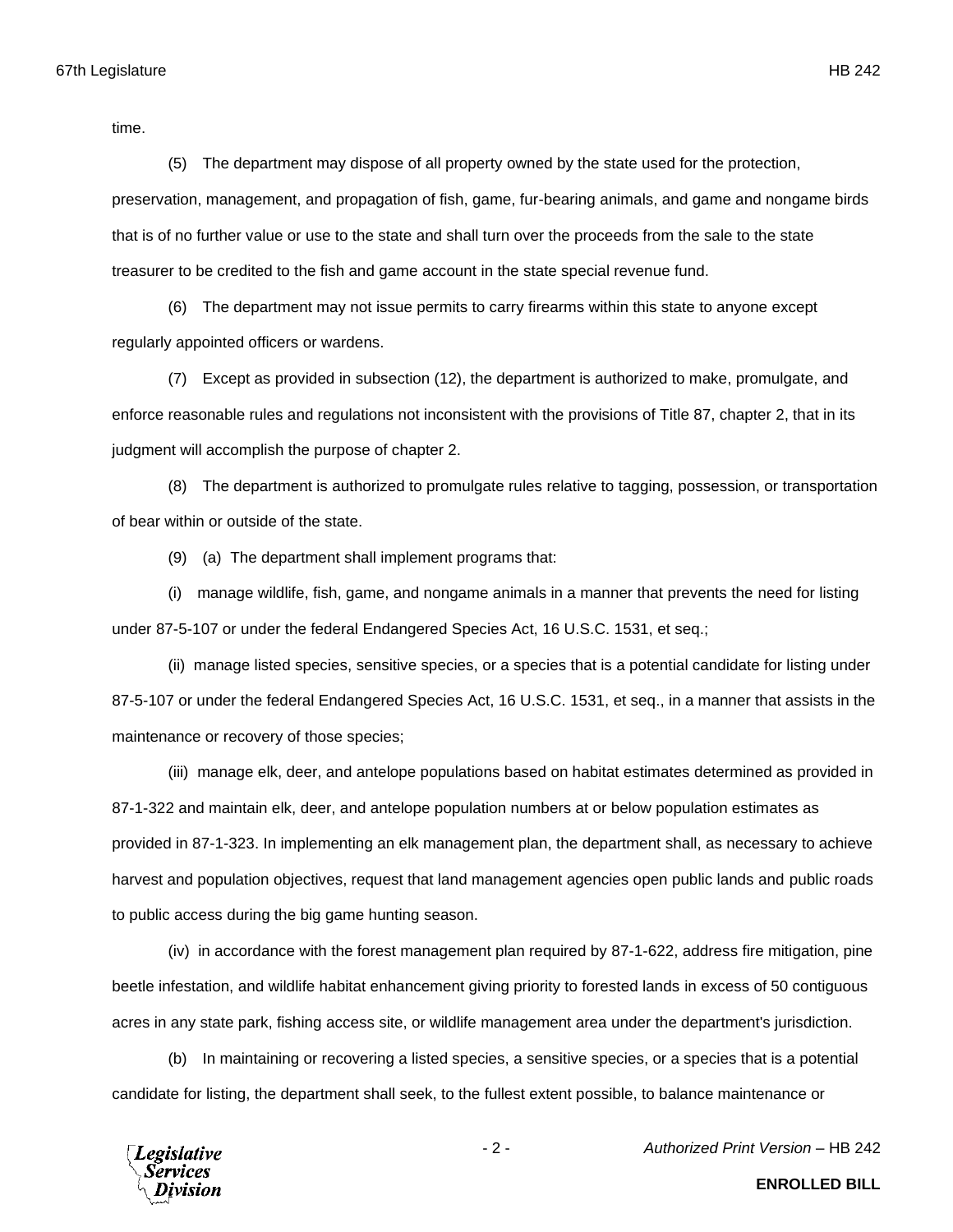recovery of those species with the social and economic impacts of species maintenance or recovery.

(c) Any management plan developed by the department pursuant to this subsection (9) is subject to the requirements of Title 75, chapter 1, part 1.

(d) This subsection (9) does not affect the ownership or possession, as authorized under law, of a privately held listed species, a sensitive species, or a species that is a potential candidate for listing.

(10) The department shall publish an annual game count, estimating to the department's best ability the numbers of each species of game animal, as defined in 87-2-101, in the hunting districts and administrative regions of the state. In preparing the publication, the department may incorporate field observations, hunter reporting statistics, or any other suitable method of determining game numbers. The publication must include an explanation of the basis used in determining the game count.

(11) The department shall report current sage grouse population numbers, including the number of leks, to the Montana sage grouse oversight team, established in 2-15-243, and the environmental quality council, established in 5-16-101, on an annual basis. The report must include seasonal and historic population data available from the department or any other source.

(12) The department may not regulate the use or possession of firearms, firearm accessories, or ammunition, including the chemical elements of ammunition used for hunting. This does not prevent:

(a) the restriction of certain hunting seasons to the use of specified hunting arms, such as the establishment of special archery seasons and the special muzzleloader heritage hunting season established in 87-1-304;

(b) for human safety, the restriction of certain areas to the use of only specified hunting arms,

including bows and arrows, traditional handguns, and muzzleloading rifles;

- (c) the restriction of the use of shotguns for the hunting of deer and elk pursuant to 87-6-401(1)(f);
- (d) the regulation of migratory game bird hunting pursuant to 87-3-403; or
- (e) the restriction of the use of rifles for bird hunting pursuant to  $87-6-401(1)(q)$  or  $(1)(h)$ ."

**Section 2.** Section 87-1-301, MCA, is amended to read:

"**87-1-301. Powers of commission.** (1) Except as provided in subsections (6) and (7), the commission:



- 3 - *Authorized Print Version* – HB 242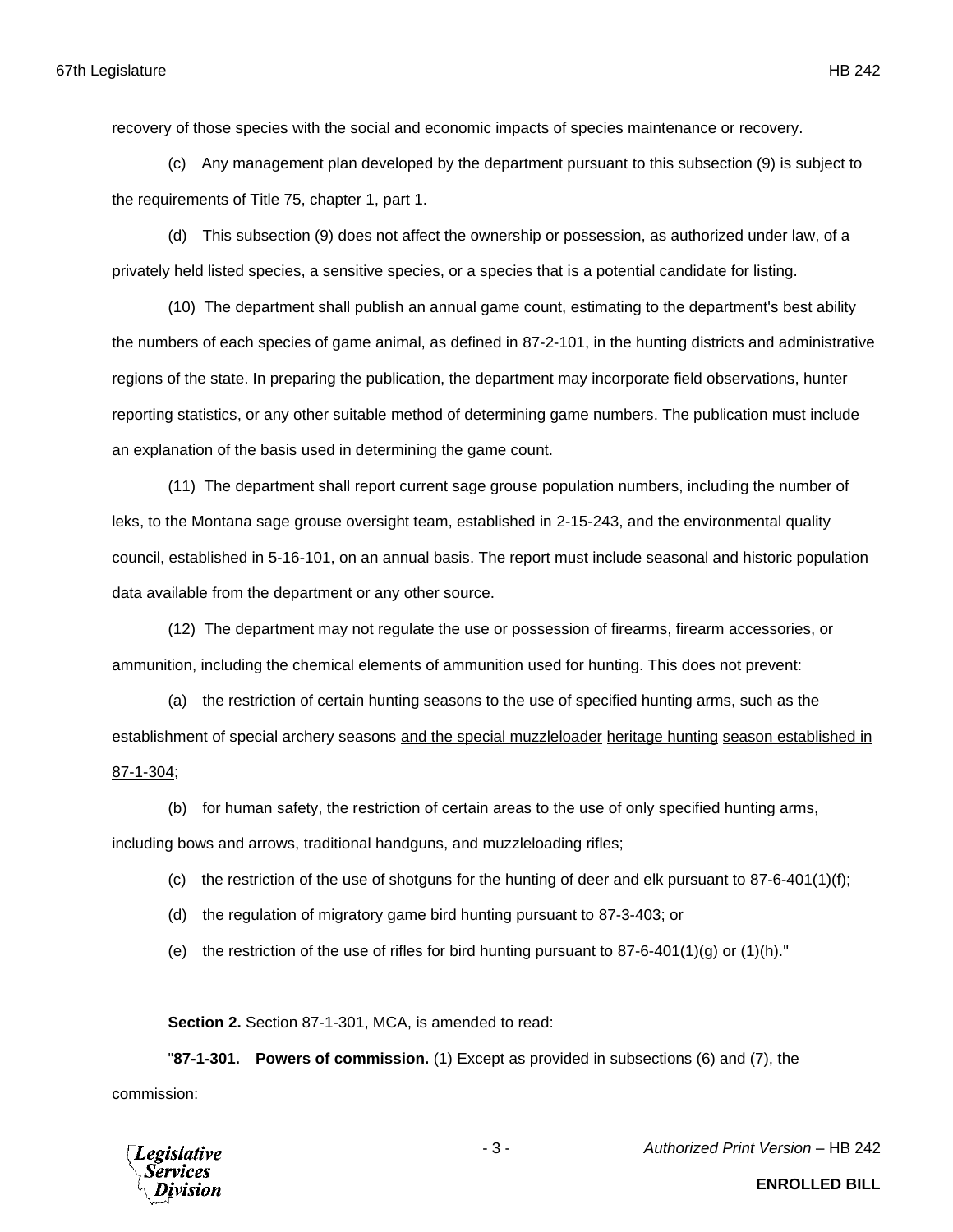#### 67th Legislature HB 242

(a) shall set the policies for the protection, preservation, management, and propagation of the wildlife, fish, game, furbearers, waterfowl, nongame species, and endangered species of the state and for the fulfillment of all other responsibilities of the department related to fish and wildlife as provided by law;

(b) shall establish the hunting, fishing, and trapping rules of the department;

(c) except as provided in 23-1-111 and 87-1-303(3), shall establish the rules of the department governing the use of lands owned or controlled by the department and waters under the jurisdiction of the department;

(d) must have the power within the department to establish wildlife refuges and bird and game preserves;

(e) shall approve all acquisitions or transfers by the department of interests in land or water, except as provided in 23-1-111 and 87-1-209(2) and (4);

(f) except as provided in 23-1-111, shall review and approve the budget of the department prior to its transmittal to the office of budget and program planning;

(g) except as provided in 23-1-111, shall review and approve construction projects that have an estimated cost of more than \$1,000 but less than \$5,000;

(h) shall manage elk, deer, and antelope populations based on habitat estimates determined as provided in 87-1-322 and maintain elk, deer, and antelope population numbers at or below population estimates as provided in 87-1-323. In developing or implementing an elk management plan, the commission shall consider landowner tolerance when deciding whether to restrict elk hunting on surrounding public land in a particular hunting district. As used in this subsection (1)(h), "landowner tolerance" means the written or documented verbal opinion of an affected landowner regarding the impact upon the landowner's property within the particular hunting district where a restriction on elk hunting on public property is proposed.

(i) shall set the policies for the salvage of antelope, deer, elk, or moose pursuant to 87-3-145; and

(j) shall comply with, adopt policies that comply with, and ensure the department implements in each region the provisions of state wildlife management plans adopted following an environmental review conducted pursuant to Title 75, chapter 1, parts 1 through 3.

(2) The commission may adopt rules regarding the use and type of archery equipment that may be employed for hunting and fishing purposes, taking into account applicable standards as technical innovations in

**Legislative** Services

**ENROLLED BILL**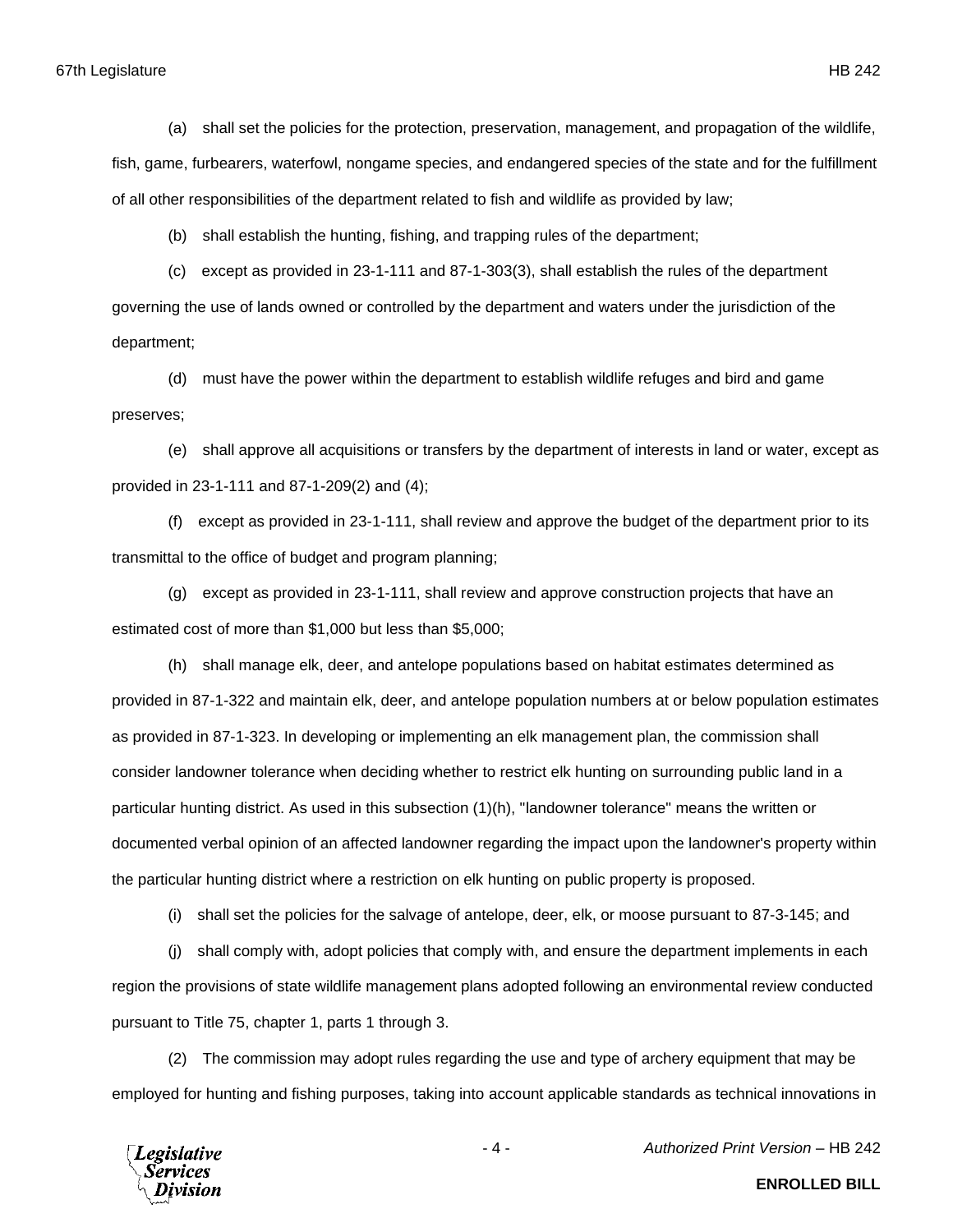archery equipment change.

(3) The commission may adopt rules regarding the establishment of special licenses or permits,

seasons, conditions, programs, or other provisions that the commission considers appropriate to promote or enhance hunting by Montana's youth and persons with disabilities.

(4) (a) The commission may adopt rules regarding nonresident big game combination licenses to:

(i) separate deer licenses from nonresident elk combination licenses;

(ii) set the fees for the separated deer combination licenses and the elk combination licenses without

the deer tag;

(iii) condition the use of the deer licenses; and

(iv) limit the number of licenses sold.

(b) The commission may exercise the rulemaking authority in subsection (4)(a) when it is necessary and appropriate to regulate the harvest by nonresident big game combination license holders:

(i) for the biologically sound management of big game populations of elk, deer, and antelope;

- (ii) to control the impacts of those elk, deer, and antelope populations on uses of private property; and
- (iii) to ensure that elk, deer, and antelope populations are at a sustainable level as provided in 87-1-

#### 321 through 87-1-325.

- (5) (a) Subject to the provisions of subsection (5)(b), the commission may adopt rules to:
- (i) limit the number of nonresident mountain lion hunters in designated hunting districts; and
- (ii) determine the conditions under which nonresidents may hunt mountain lion in designated hunting

### districts.

(b) The commission shall adopt rules for the use of and set quotas for the sale of Class D-4 nonresident hound handler licenses by hunting district, portions of a hunting district, group of districts, or administrative regions. However, no more than two Class D-4 licenses may be issued in any one hunting district per license year.

- (c) The commission shall consider, but is not limited to consideration of, the following factors:
- (i) harvest of lions by resident and nonresident hunters;
- (ii) history of quota overruns;
- (iii) composition, including age and sex, of the lion harvest;



- 5 - *Authorized Print Version* – HB 242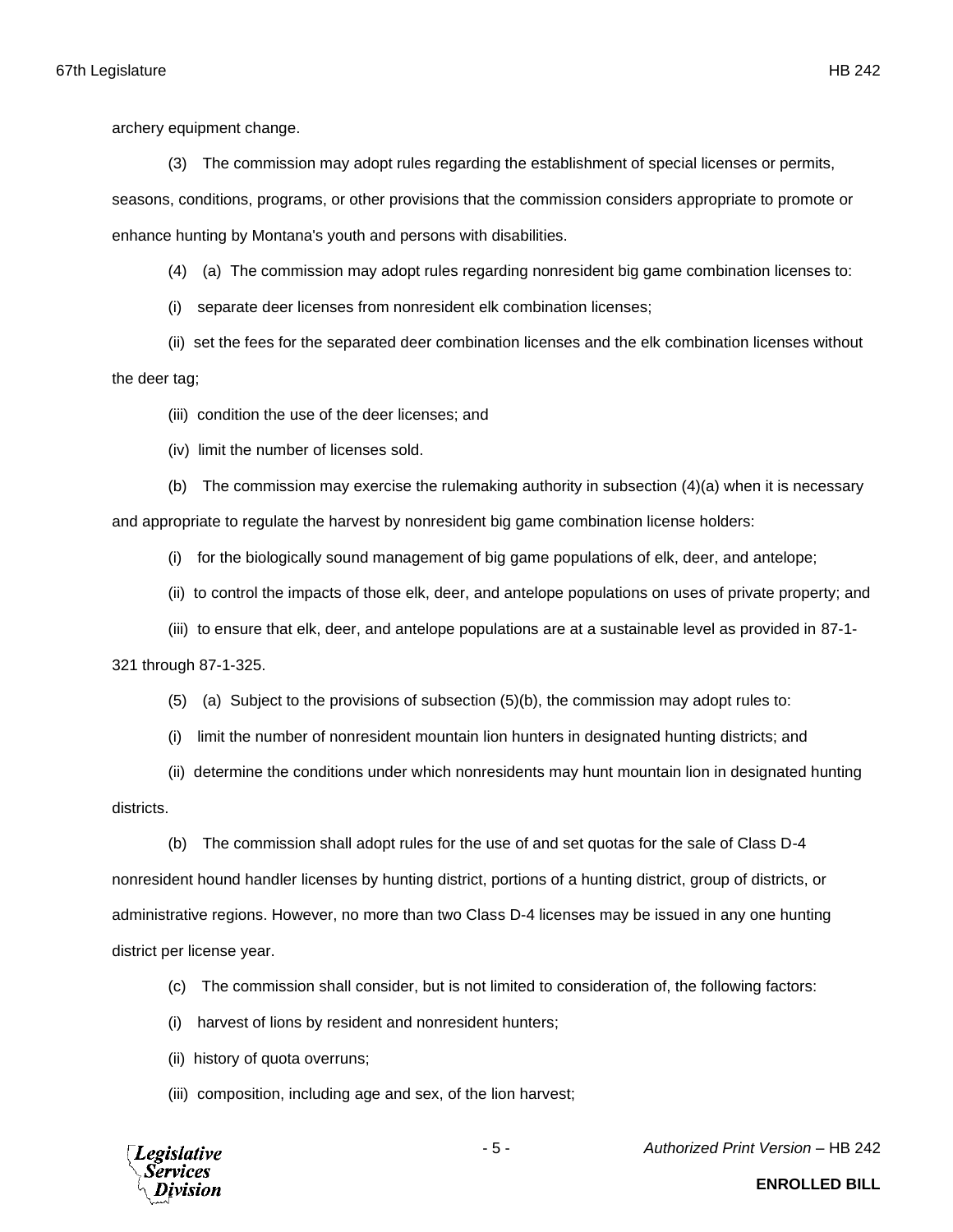(iv) historical outfitter use;

(v) conflicts among hunter groups;

(vi) availability of public and private lands; and

(vii) whether restrictions on nonresident hunters are more appropriate than restrictions on all hunters.

(6) The commission may not regulate the use or possession of firearms, firearm accessories, or ammunition, including the chemical elements of ammunition used for hunting. This does not prevent:

(a) the restriction of certain hunting seasons to the use of specified hunting arms, such as the establishment of special archery seasons and the special muzzleloader heritage hunting season established in 87-1-304;

(b) for human safety, the restriction of certain areas to the use of only specified hunting arms, including bows and arrows, traditional handguns, and muzzleloading rifles;

- (c) the restriction of the use of shotguns for the hunting of deer and elk pursuant to  $87-6-401(1)(f)$ ;
- (d) the regulation of migratory game bird hunting pursuant to 87-3-403; or
- (e) the restriction of the use of rifles for bird hunting pursuant to  $87-6-401(1)(q)$  or  $(1)(h)$ .
- (7) Pursuant to 23-1-111, the commission does not oversee department activities related to the administration of state parks, primitive parks, state recreational areas, public camping grounds, state historic sites, state monuments, and other heritage and recreational resources, land, and water administered pursuant to Title 23, chapter 1, and Title 23, chapter 2, parts 1, 4, and 9."

**Section 3.** Section 87-1-304, MCA, is amended to read:

"**87-1-304. Fixing of seasons and bag and possession limits.** (1) Subject to the provisions of 87-5- 302 and subsection subsections (7) and (8) of this section, the commission may:

(a) fix seasons, bag limits, possession limits, and season limits;

(b) open or close or shorten or lengthen seasons on any species of game, bird, fish, or fur-bearing animal as defined by 87-2-101;

(c) declare areas open to the hunting of deer, antelope, elk, moose, sheep, goat, mountain lion, bear, wild buffalo or bison, and wolf by persons holding an archery stamp and the required license, permit, or tag and designate times when only bows and arrows may be used to hunt deer, antelope, elk, moose, sheep, goat,



- 6 - *Authorized Print Version* – HB 242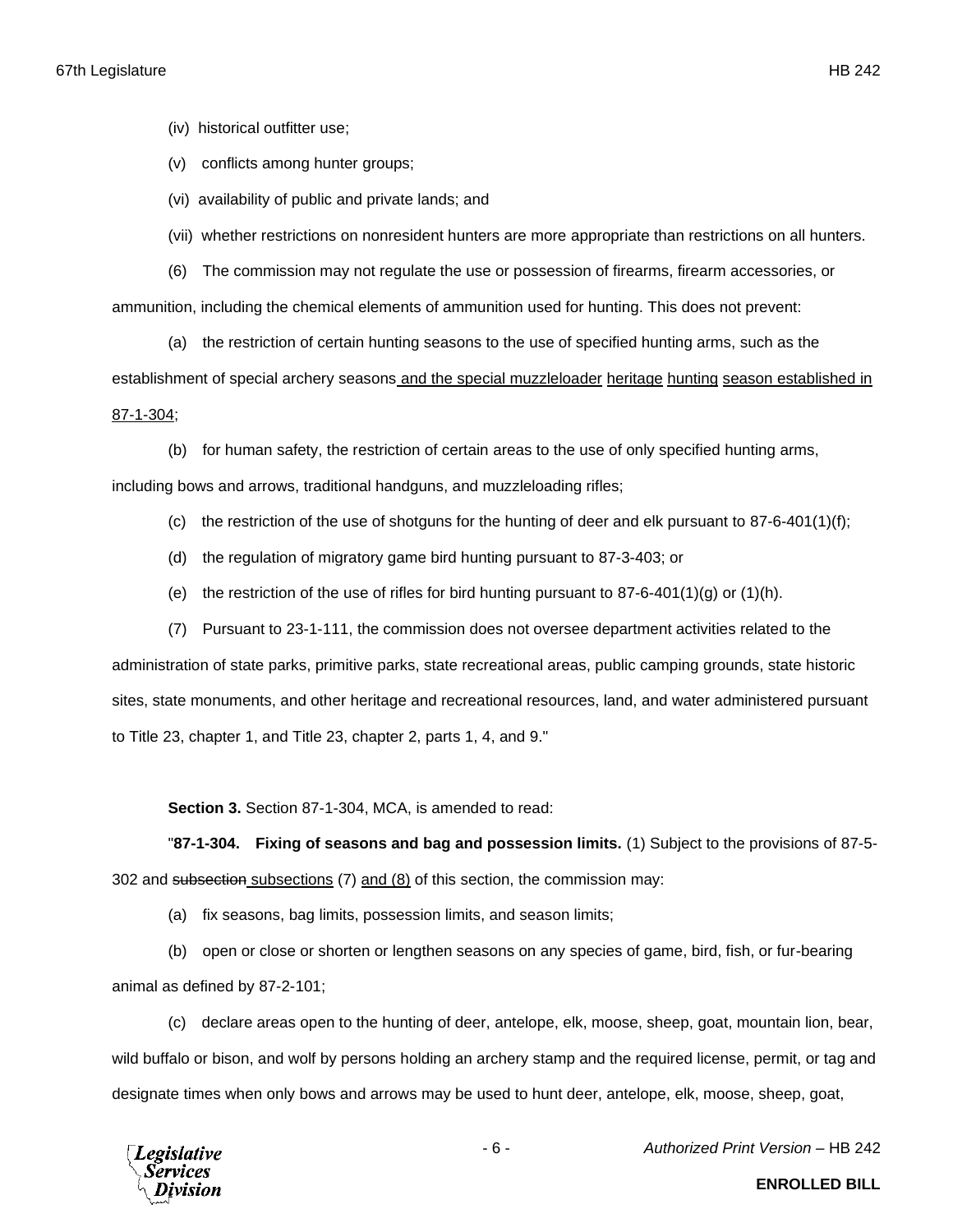mountain lion, bear, wild buffalo or bison, and wolf in those areas;

(d) subject to the provisions of 87-1-301(6), restrict areas and species to hunting with only specified hunting arms, including bow and arrow, for the reasons of safety or of providing diverse hunting opportunities and experiences; and

(e) declare areas open to special license holders only and issue special licenses in a limited number when the commission determines, after proper investigation, that a special season is necessary to ensure the maintenance of an adequate supply of game birds, fish, or animals or fur-bearing animals. The commission may declare a special season and issue special licenses when game birds, animals, or fur-bearing animals are causing damage to private property or when a written complaint of damage has been filed with the commission by the owner of that property. In determining to whom special licenses must be issued, the commission may, when more applications are received than the number of animals to be killed, award permits to those chosen under a drawing system. The procedures used for awarding the permits from the drawing system must be determined by the commission.

(2) The commission may adopt rules governing the use of livestock and vehicles by archers during special archery seasons.

(3) Subject to the provisions of 87-5-302 and subsection (7) of this section, the commission may divide the state into fish and game districts and create fish, game, or fur-bearing animal districts throughout the state. The commission may declare a closed season for hunting, fishing, or trapping in any of those districts and later may open those districts to hunting, fishing, or trapping.

(4) The commission may declare a closed season on any species of game, fish, game birds, or furbearing animals threatened with undue depletion from any cause. The commission may close any area or district of any stream, public lake, or public water or portions thereof to hunting, trapping, or fishing for limited periods of time when necessary to protect a recently stocked area, district, water, spawning waters, spawntaking waters, or spawn-taking stations or to prevent the undue depletion of fish, game, fur-bearing animals, game birds, and nongame birds. The commission may open the area or district upon consent of a majority of the property owners affected.

(5) The commission may authorize the director to open or close any special season upon 12 hours' notice to the public.



- 7 - *Authorized Print Version* – HB 242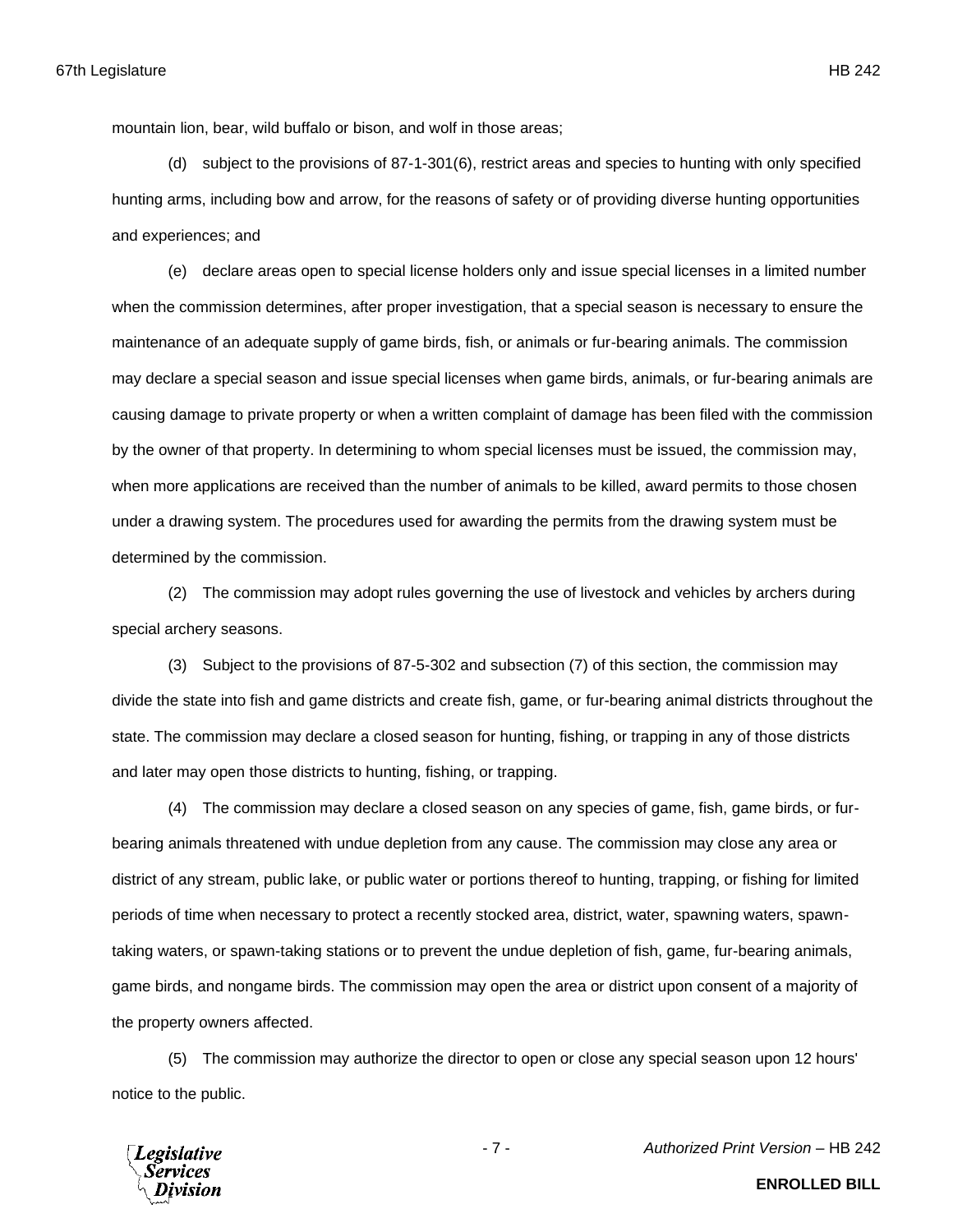(6) The commission may declare certain fishing waters closed to fishing except by persons under 15 years of age. The purpose of this subsection is to provide suitable fishing waters for the exclusive use and enjoyment of juveniles under 15 years of age, at times and in areas the commission in its discretion considers advisable and consistent with its policies relating to fishing.

(7) In an area immediately adjacent to a national park, the commission may not:

(a) prohibit the hunting or trapping of wolves; or

(b) close the area to wolf hunting or trapping unless a wolf harvest quota established by the commission for that area has been met.

(8) There is established a special muzzleloader heritage hunting season that begins on the second Saturday after the end of the regular season and lasts 9 days. During this season, subject to the provisions of 87-6-401(1)(i) and rules adopted by the commission, a person may take a deer or elk with a valid license or permit using plain lead projectiles and a muzzleloading rifle that is charged with loose black powder, loose pyrodex, or an equivalent loose black powder substitute, and ignited by a flintlock, wheel lock, matchlock, or percussion mechanism using a percussion or musket cap. The muzzleloading rifle must be a minimum of .45 caliber and may not have more than two barrels."

**Section 4.** Section 87-6-401, MCA, is amended to read:

"**87-6-401. Unlawful use of equipment while hunting.** (1) A person may not:

(a) hunt or attempt to hunt any game animal or game bird by the aid or with the use of any snare, except as allowed in 87-3-127 and 87-3-128, set gun, projected artificial light, trap, salt lick, or bait;

(b) use any recorded or electrically amplified bird or animal calls or sounds or recorded or electrically amplified imitations of bird or animal calls or sounds to assist in the hunting, taking, killing, or capturing of wildlife except for predatory animals, wolves, and those birds not protected by state or federal law;

(c) while hunting, take into a field or forest or have in the person's possession any device or mechanism devised to silence, muffle, or minimize the report of any firearm, whether the device or mechanism is operated from or attached to any firearm. This subsection (1)(c) does not prohibit the use of a device or mechanism registered with the bureau of alcohol, tobacco, firearms and explosives to silence, muffle, or minimize the report of a firearm when hunting wildlife.

**Legislative** Services

- 8 - *Authorized Print Version* – HB 242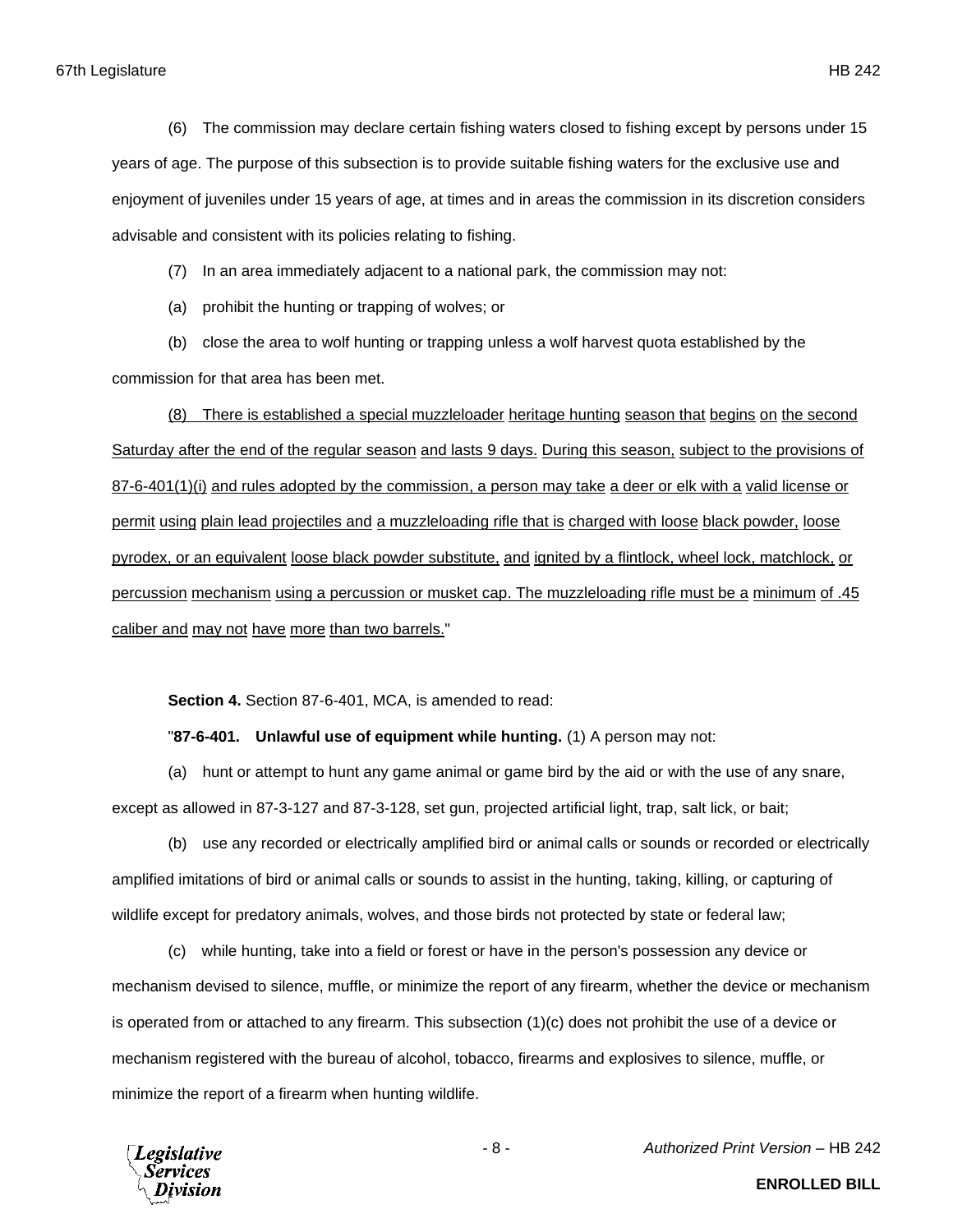(d) while hunting, possess any electronic motion-tracking device or mechanism, as defined by commission rule, that is designed to track the motion of a game animal and relay information on the animal's movement to the hunter. A radio-tracking collar attached to a dog that is used by a hunter engaged in lawful hunting activities is not considered a motion-tracking device or mechanism for purposes of this subsection  $(1)(d)$ .

(e) while hunting, use archery equipment that has been prohibited by rule of the commission;

(f) use a shotgun to hunt deer or elk except with weapon type and loads as specified by the department;

(g) use a rifle to hunt or shoot upland game birds unless the use of rifles is permitted by the department. This does not prohibit the shooting of wild waterfowl from blinds over decoys with a shotgun only, not larger than a number 10 gauge, fired from the shoulder.

(h) use a rifle to hunt or shoot wild turkey during the spring wild turkey season;

(i) during the special muzzleloader heritage hunting season established in 87-1-304, use a muzzleloading rifle that requires insertion of a cap or primer into the open breech of the barrel, is capable of being loaded from the breech, or is mounted with an optical magnification device. Use of preprepared paper or metallic cartridges, sabots, gas checks, or other similar power and range-enhancing manufactured loads that enclose the projectile from the rifling or bore of the firearm is also prohibited.

(2) A person convicted of a violation of this section shall be fined not less than \$50 or more than \$1,000 or be imprisoned in the county detention center for not more than 6 months, or both. In addition, the person, upon conviction or forfeiture of bond or bail, may be subject to forfeiture of any current hunting, fishing, or trapping license issued by this state and the privilege to hunt, fish, or trap in this state or to use state lands, as defined in 77-1-101, for recreational purposes for a period of time set by the court.

(3) A person convicted of hunting while using projected artificial light as described in subsection (1)(a) may be subject to the additional penalties provided in 87-6-901 through 87-6-903.

(4) A violation of this section may also result in an order to pay restitution pursuant to 87-6-905 through 87-6-907."

- END -



- 9 - *Authorized Print Version* – HB 242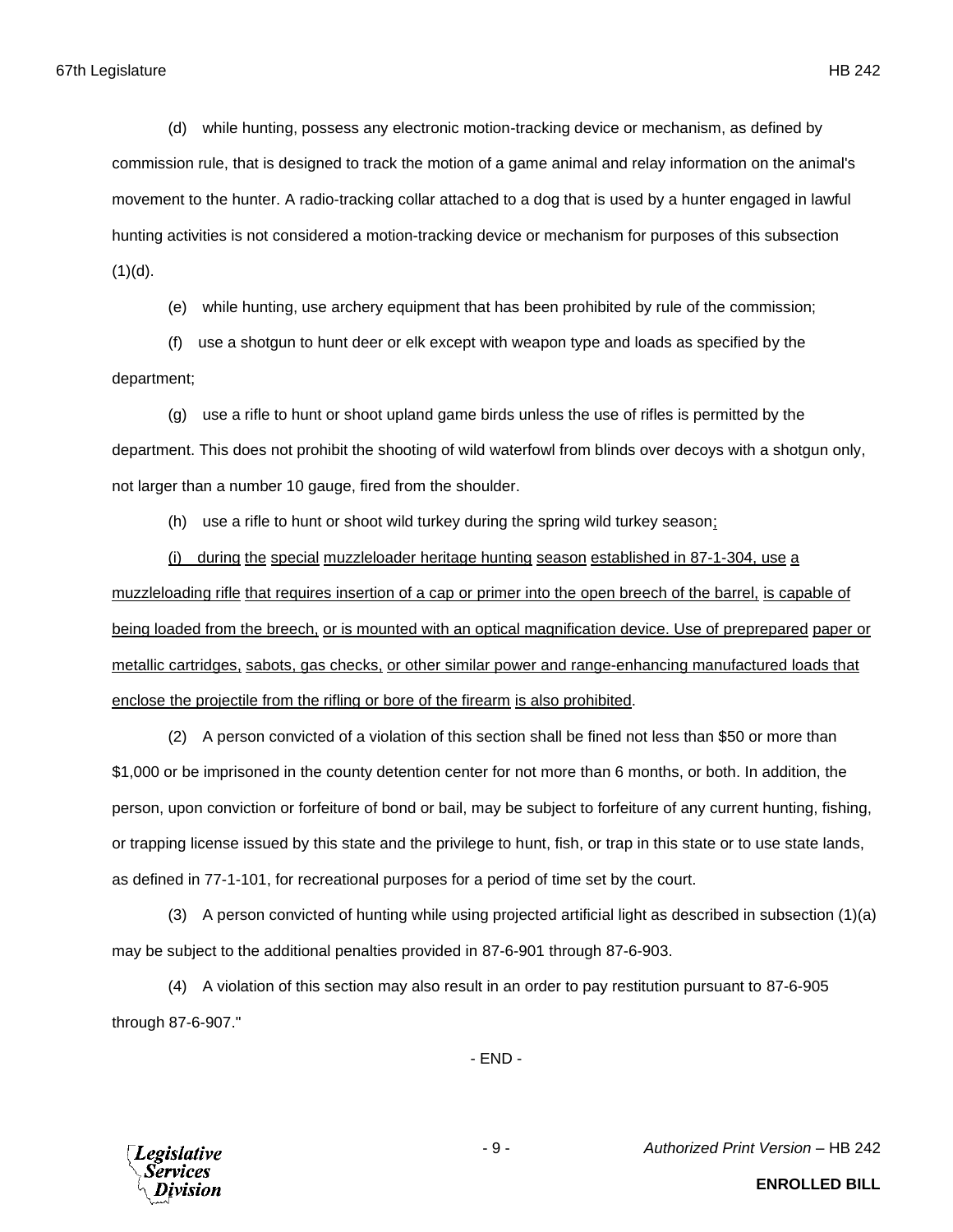I hereby certify that the within bill,

HB 242, originated in the House.

Chief Clerk of the House

Speaker of the House

| Signed this | dav    |
|-------------|--------|
| $\Omega$    | - 2021 |

\_\_\_\_\_\_\_\_\_\_\_\_\_\_\_\_\_\_\_\_\_\_\_\_\_\_\_\_\_\_\_\_\_\_\_\_\_\_\_\_\_\_\_

\_\_\_\_\_\_\_\_\_\_\_\_\_\_\_\_\_\_\_\_\_\_\_\_\_\_\_\_\_\_\_\_\_\_\_\_\_\_\_\_\_\_\_

President of the Senate

| Sianed this |  |
|-------------|--|
| $\Omega$    |  |

\_\_\_\_\_\_\_\_\_\_\_\_\_\_\_\_\_\_\_\_\_\_\_\_\_\_\_\_\_\_\_\_\_\_\_\_\_\_\_\_\_\_\_